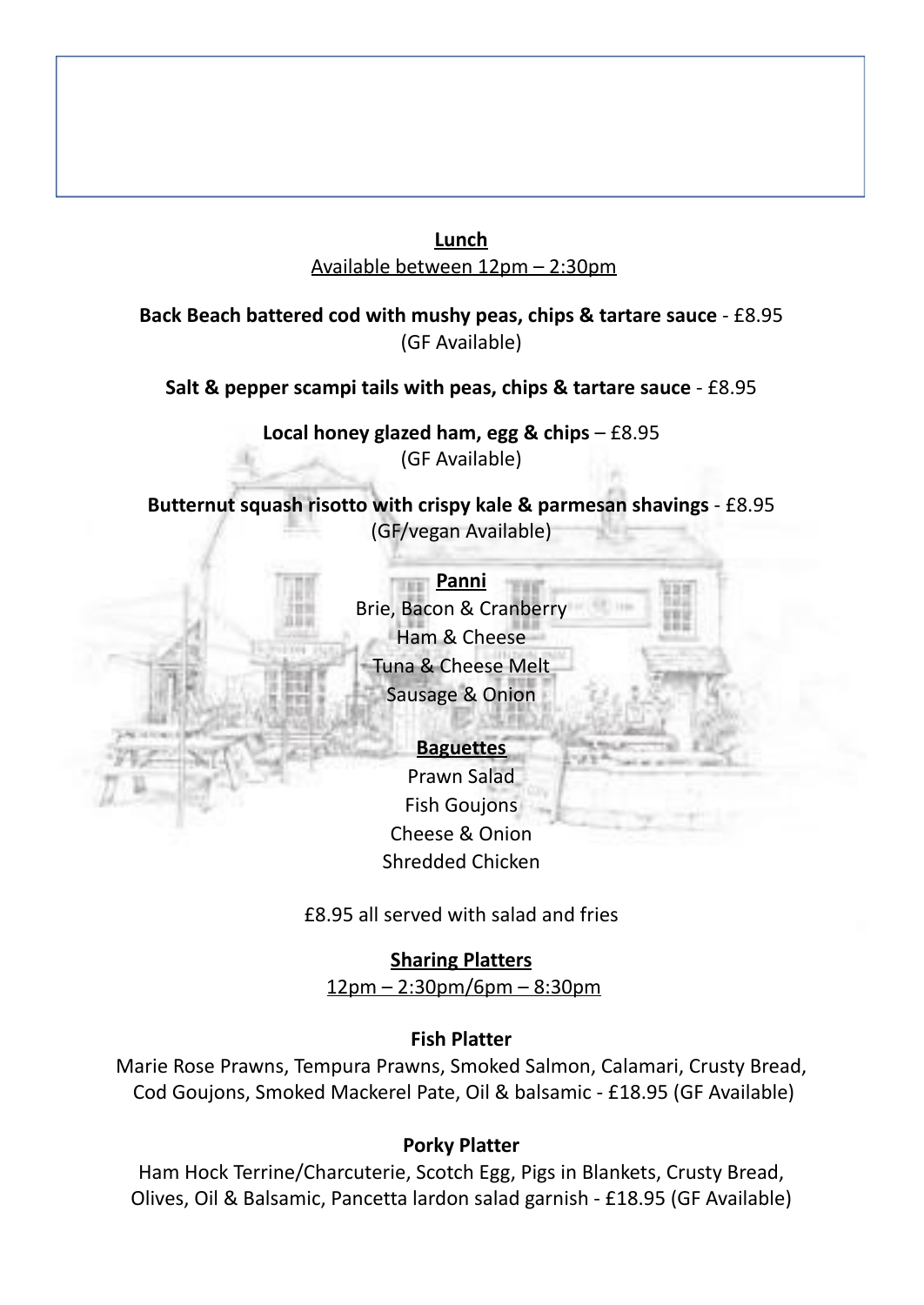# **Starters** 12pm – 2:30pm/6pm – 8:30pm

**Soup of the day with crusty bread** - £6.95 V (GF Available)

**Olives with aged balsamic & toasted bread** - £6.95 V (GF Available)

**Prawn Cocktail, salad and crusty bread** £7.95

**Calamari with garlic mayo & salad** £7.95

**Smoked mackerel pate, crusty bread & onion chutney** £7.95

**Warm salad of goat's cheese & walnuts with a local honey dressing** - £7.95

**Whitebait with tartare sauce and salad** - £7.95

**Ham Hock with Piccalilli and salad** – £7.95

**Florentine Fishcakes, garlic mayo and salad** - £7.95

**Deep Fried Brie, cranberry sauce and salad** - £7.95

**Baked Camembert** Olives, Olive Oil, Balsamic & Crusty Bread - £13.95 (GF Available)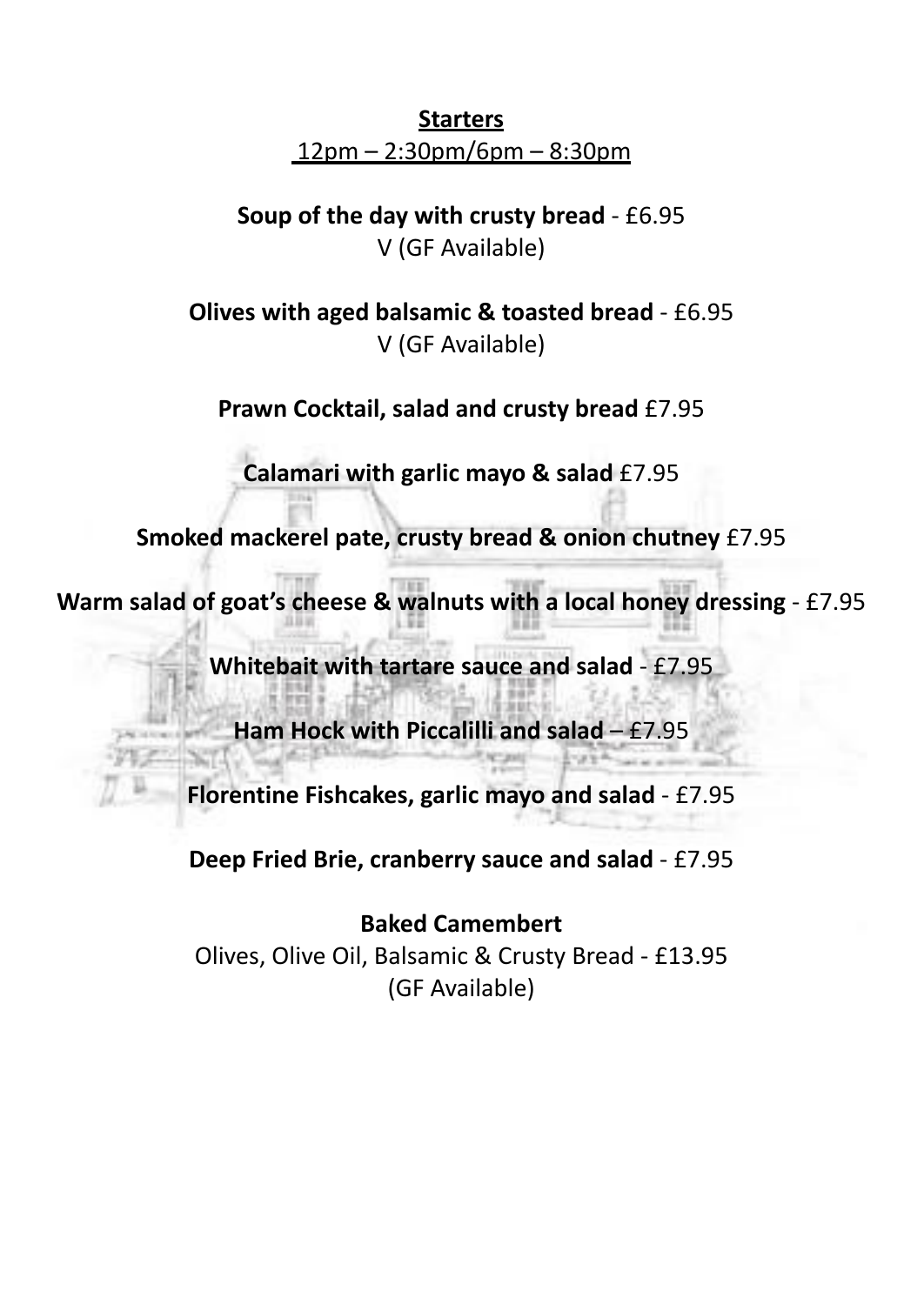**Mains** 12pm – 2:30pm/6pm – 8:30pm

**Back Beach battered cod with mushy peas, chips & tartare sauce** - £15.95 (GF Available)

> **Local honey glazed ham, egg & chips** – £12.95 (GF Available)

> **Sausage, mash, seasonal veg & gravy** - £13.95

**8 hour Roasted Shoulder of Lamb, dauphinoise potato, seasonal vegetables and minted gravy** £16.95

**Suet Pudding, creamy buttered mash, seasonal veg & gravy –** £15.95

**"London Inn" Pie – Creamy buttered mash, seasonal veg & gravy** - £15.95

**Pan Fried Salmon lemon herb crusted, dauphinoise potato, hollandaise sauce, seasonal vegetables** - £15.95

**Butternut squash risotto with crispy kale & parmesan shavings** - £12.95 V (GF/vegan Available)

**Baked Cod Fillet, Cream cheese gratin, roasted new potatoes, seasonal vegetables** - £15.95

**Wednesday – Curry Night**

**Thursday – River Teign Mussel Night**